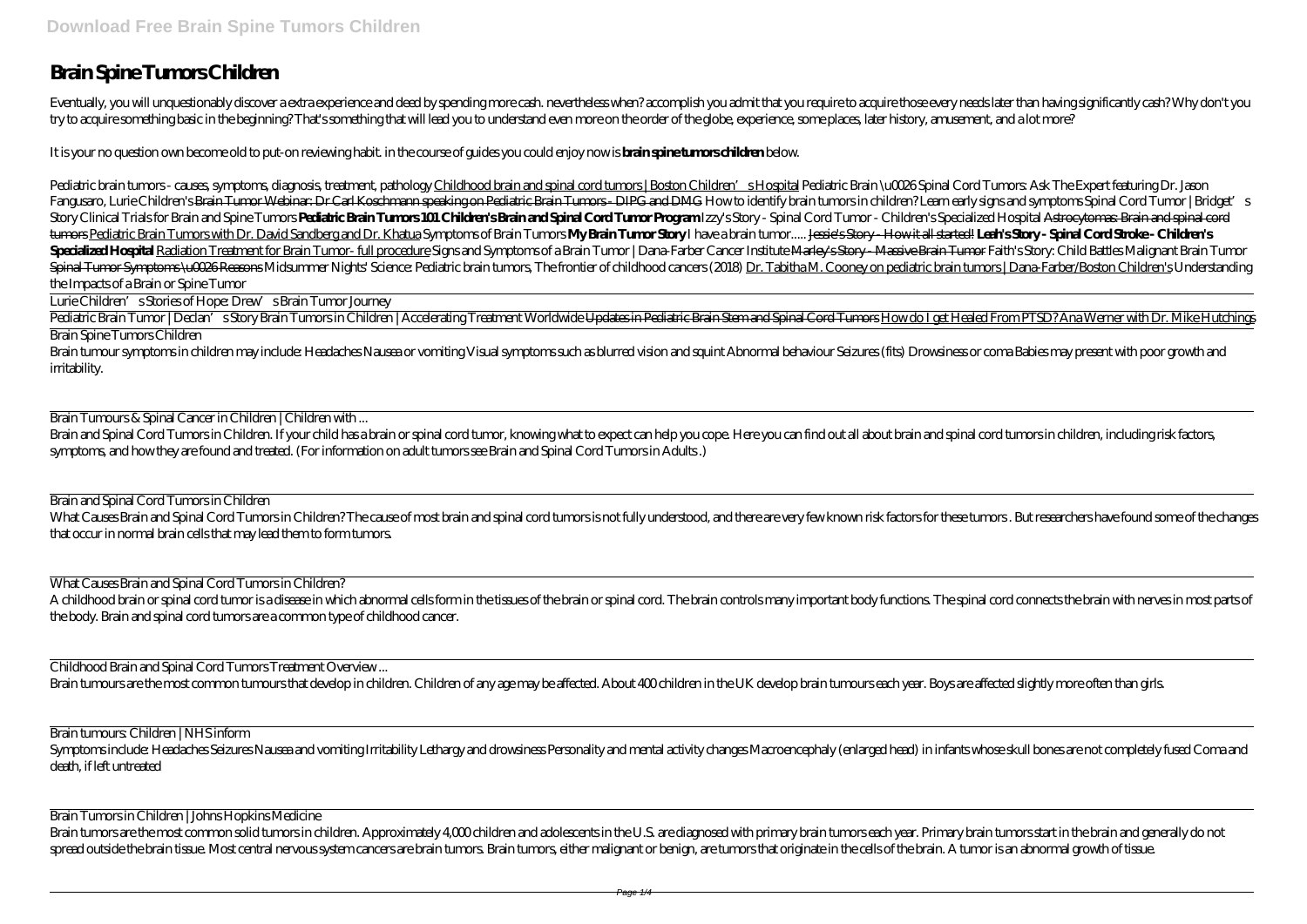Brain Tumors in Children | Department of Neurology

Brain and spinal cord tumors are the second most common cancers in children (after leukemia). They account for about 1 out of 4 childhood cancers. More than 4,000 brain and spinal cord tumors are diagnosed each year in chi teens. The incidence rate (number of tumors per 100,000 children) has not changed much in recent years.

Although brain and spine tumors can be dangerous and devastating in adults and children ,Dr Prem Pillay believes that earlier diagnosis and the use of technologically advanced tools including microsurgery, robotics and rad playing a role in saving many lives throughout the world including Singapore.

Key Statistics for Brain and Spinal Cord Tumors in Children

In most children with primary brain tumors, the cause of the tumor isn't clear. But certain types of brain tumors, such as medulloblastoma or ependymoma, are more common in children. Though uncommon, a family history of br tumors or a family history of genetic syndromes may increase the risk of brain tumors in some children.

A malignant tumor is a cancerous growth that spreads and infiltrates into other brain tissue. The most common malignant tumor in children is called medulloblastoma (also called a primitive neuroectodermal tumor, or PNET). vary by the type and location of the tumor.

Brain & Spine Tumors - Dr Prem Pillay

Brain and Spine Tumors These tumors in children often appear and act differently than they do in adults. That' swhy Wolfson Children' s Hospital has an expert team providing care for a wide range of complex brain and spine in children.

Spinal cord tumors are benign or malignant growths in or near the spinal cord. They are less common in children than brain tumors and occur primarily in children 10 to 16 years old. Spinal cord tumors may arise from the sp region (primary) or spread to the cord from other organs (metastatic).

Pediatric brain tumors - Symptoms and causes - Mayo Clinic

Primary central nervous system (CNS) tumors begin in the brain or spinal cord. About 79,000 people are diagnosed a year with a primary CNS tumor and about 24,000 are malignant. View Cancer Stat Facts: Brain and Other Nervous System Cancer to see the number of new cases, lifetime risk, and people living with CNS cancers in the United States.

Brain Tumors in Children | Weill Cornell Brain and Spine ...

Low-grade spinal cord tumours do not usually spread to other parts of the brain or spine. But they may cause problems by continuing to grow and pressing on nearby nerves or the bones of the spine. High-grade spinal cord tu grade spinal cord tumours grow more quickly.

Although treatment is successful for many children with a tumor in the brain or spinal cord, sometimes it is not. If a child's tumor cannot be cured or controlled, this is called an advanced or terminal tumor. This diagnos an advanced CNS tumor may be difficult to discuss.

Brain & Spine Tumors | Wolfson Children's | Jacksonville ...

Spinal Cord Tumors in Children | Johns Hopkins Pediatric ...

Spinal cord tumours are rare. Between 2 and 4 in every 100 brain tumours (between 2 and 4%) start in the spinal cord. They are more common in adults than in children. What tests will I have?

Spinal cord tumours (primary) | Cancer Research UK

Rare Brain and Spine Tumors - National Cancer Institute

Spinal cord tumours - Macmillan Cancer Support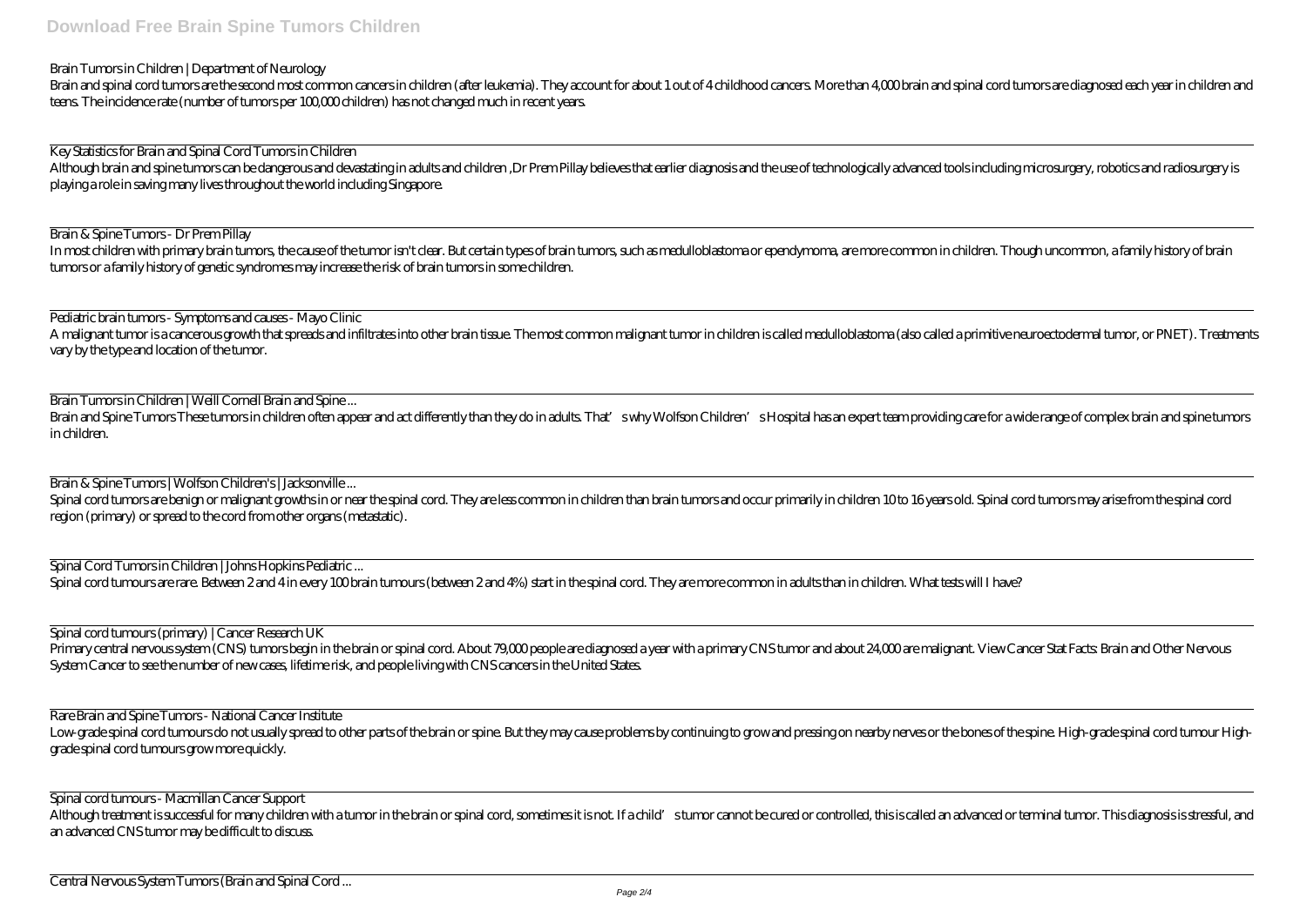## **Download Free Brain Spine Tumors Children**

Signs or symptoms of brain tumors will depend on things such as the age of the child and the location of the tumor in the brain. The general symptoms in kids vary, but include:

Each year about 4,000 children and teens in the United States are diagnosed with a brain or spinal cord tumor. The illness and its treatment can have devastating effects on family, friends, schoolmates, and the larger comm updated edition contains essential information families need during this difficult time. It includes descriptions of the newest treatments, such as computer-assisted surgery, stem cell transplants, and targeted therapies a advice about how to cope with diagnosis, medical procedures, hospitalization, school, and finances. Woven throughout the text are true stories-practical, poignant, moving, funny-from more than 100 children with cancer, the and their parents. The book, reviewed by renowned experts in childhood cancer, also contains a cancer survivor's treatment record.

This second edition comes at a time of a paradigm shift in understanding of the molecular pathology and neuroscience of brain and spinal tumors of childhood and their mechanisms of growth within the developing brain. Excel collaborative translational networks of researchers are starting to drive change in clinical practise through the need to test many ideas in trials and scientific initiatives. This text reflects the growing concern to unde tumour and its treatment upon the full functioning of the child' sdeveloping brain and to integrate the judgments of the risks of acquiring brain damage with the risk of death and the consequences for the quality of life f survive. Information on the principles of treatment has been thoroughly updated. A chapter also records the extraordinary work done by advocates. All medical and allied professionals involved in any aspect of the clinical patients will find this book an invaluable resource.

This book is a comprehensive and up-to-date compendium of all aspects of brain tumors in children. After introductory chapters on the epidemiology of brain tumors, the book will provide readers with state-of-the art chapte principals of radiation therapy, neurosurgery and neuroimaging. Subsequent chapters discuss the biology and treatment of specific types of brain tumors. The concluding chapters present critical information relevant to surv neurocognitive and other late effects, and the global challenges to better diagnosis and treatment of brain tumors in children. This book is co-authored by experts in the treatment of pediatric brain tumors. All of the aut internationally recognized authorities and they offer an evidence-based consensus on the biology and treatment of brain tumors. This handbook has far-reaching applicability to the clinical diagnosis and management of brain children and will prove valuable to specialists, generalists and trainees alike.

A 35-year-old woman arrives on the labour ward complaining of abdominal pain and vaginal bleeding at 36 weeks 2 days' gestation. The pain started 2 hours earlier while she was in a cafe and is not relieved by lying still o The bleeding is bright red. You are the medic on duty... 100 Cases in Obstetrics and Gynaecology presents 100 obstetric- or gynaecology-related scenarios commonly seen by medical students and junior doctors in the emergency department, outpatient clinic, or on the ward. A succinct summary of the patient's history, examination, and initial investigations—including photographs where relevant—is followed by questions on the diagnosis and managem each case. The answer includes a detailed discussion on each topic, with further illustration where appropriate, providing an essential revision aid as well as a practical guide for students and junior doctors. Making spee clinical decisions, and choosing the best course of action to take as a result, is one of the most important and challenging parts of training to become a doctor. These true- to-life cases will teach students and junior do important obstetric and gynaecological conditions, and to develop their diagnostic and management skills.

Since the late 1960s, the survival rate in children and adolescents diagnosed with cancer has steadily improved, with a corresponding decline in the cancer-specific death rate. Although the improvements in survival are enc have come at the cost of acute, chronic, and late adverse effects precipitated by the toxicities associated with the individual or combined use of different types of treatment (e.g., surgery, radiation, chemotherapy). In s impairments resulting from cancer and its treatment are severe enough to qualify a child for U.S. Social Security Administration disability benefits. At the request of Social Security Administration, Childhood Cancer and F Impacts Across the Care Continuum provides current information and findings and conclusions regarding the diagnosis, treatment, and prognosis of selected childhood cancers, including different types of malignant solid tumo effect of those cancers on childrena (TM) shealth and functional capacity, including the relative levels of functional limitation typically associated with the cancers and their treatment. This report also provides a summa treatments currently being studied in clinical trials and identifies any limitations on the availability of these treatments, such as whether treatments are available only in certain geographic areas.

Epidemiology of Brain and Spinal Tumors provides a single volume resource on imaging methods and neuroepidemiology of both brain and spinal tumors. The book covers a variety of imaging techniques, including computed tomography (CT), MRI, positron emission tomography (PET), and other laboratory tests used in diagnosis and treatment. Detailed epidemiology, various imaging methods, and clinical considerations of tumors of the CNS make th

MR Imaging and Spectroscopy of the Developing Brain.- Congenital Malformation of the Brain.- Inherited Neurological Diseases and Disorders of Myelin.- Acquired Toxic and Metabolic Brain Disorders.- Tumors: Paratentorial Neoplasms.- Tumors: Supratentorial Neoplasms.- Brain Damage.- Miscellaneous.- Vascular Abnormalities.- Temporal Bone.- Spine.- Fetal Imaging.

<sup>&</sup>quot;The editors...have done an outstanding job of presenting...complex information in a lucid manner - this book is a must-read for the global community of aspiring students and neuro-oncology practitioners" Amar Gajjar, MD i Foreword This is a succinct introduction to pediatric neuro-oncology. It summarizes the key advances in molecular biology that have helped transform this rapidly evolving field and provides up- to-date coverage of major an treatment modalities as well as supportive care. Separate chapters present each kind of pediatric brain cancer and its diagnosis and treatment. As more children survive brain cancer, the importance of quality of life issue survivors to cope with the neuropsychological impact and long-term effects of current therapies has come into sharper focus; these topics are also addressed in the book, as are palliative care and pediatric neuro-oncology limited resources. The book is aimed at trainees and practitioners who seek an up-to-date text in pediatric neuro-oncology that is both comprehensive and concise.